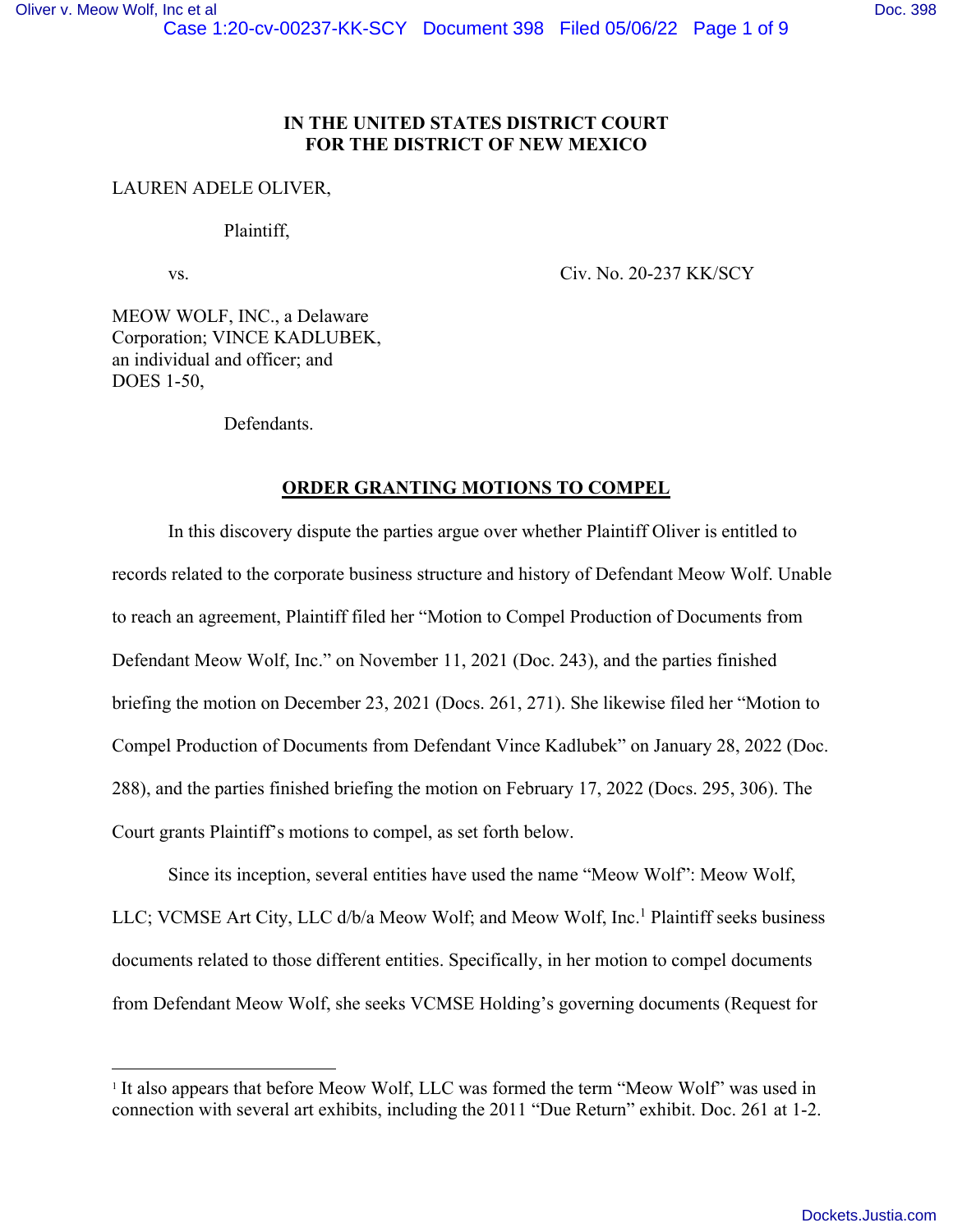Production No. 33); Meow Wolf, Inc's governing documents (Request for Production No. 34); all agreements between Meow Wolf, LLC, VCMSE Art City, LLC, VCMSE Holdings, LLC, and Meow Wolf, Inc. related to the business structure and ownership of the "Meow Wolf" venture and the right to do business as "Meow Wolf" including asset purchase agreements, merger agreements, and agreements regarding the establishment and ownership of "Meow Wolf" trademarks and the use or licensing of "Meow Wolf" trademarks (Request for Production No. 35); minutes of all meetings of members or the board of Meow Wolf, LLC, VCMSE Art City, LLC, VCMSE Holdings, LLC, and Meow Wolf, Inc. regarding the business structure and ownership of the "Meow Wolf" venture and the right to do business as "Meow Wolf," including those minutes addressing asset purchase agreements, merger agreements, adoption of governing documents and the establishment and ownership of "Meow Wolf" trademarks and the use or licensing of "Meow Wolf" trademarks (Request for Production No. 36); and all minutes, notes, or written records of meetings of the Meow Wolf collective prior to the formation of Meow Wolf, LLC related to the formation of Meow Wolf, LLC and the establishment and ownership of any "Meow Wolf" trademarks and the use of Meow Wolf trademarks (Request for Production No. 37). In her motion to compel documents from Defendant Vince Kadlubek, she seeks all documents, including communications, containing the term "Meow Wolf LLC" or "Meow Wolf, LLC" in Kadlubek's possession (Request for Production No. 4).

In evaluating Plaintiff's requested information, the Court must balance the relevance of the information against the burden placed on Defendants to produce it. *See* Fed. R. Civ. P. 26(b)(1) ("Parties may obtain discovery regarding any nonprivileged matter that is relevant to any party's claim or defense and proportional to the needs of the case. . . ."). Plaintiff alleges that, based on Defendants' promises and representations, she invested labor, money, and artwork

2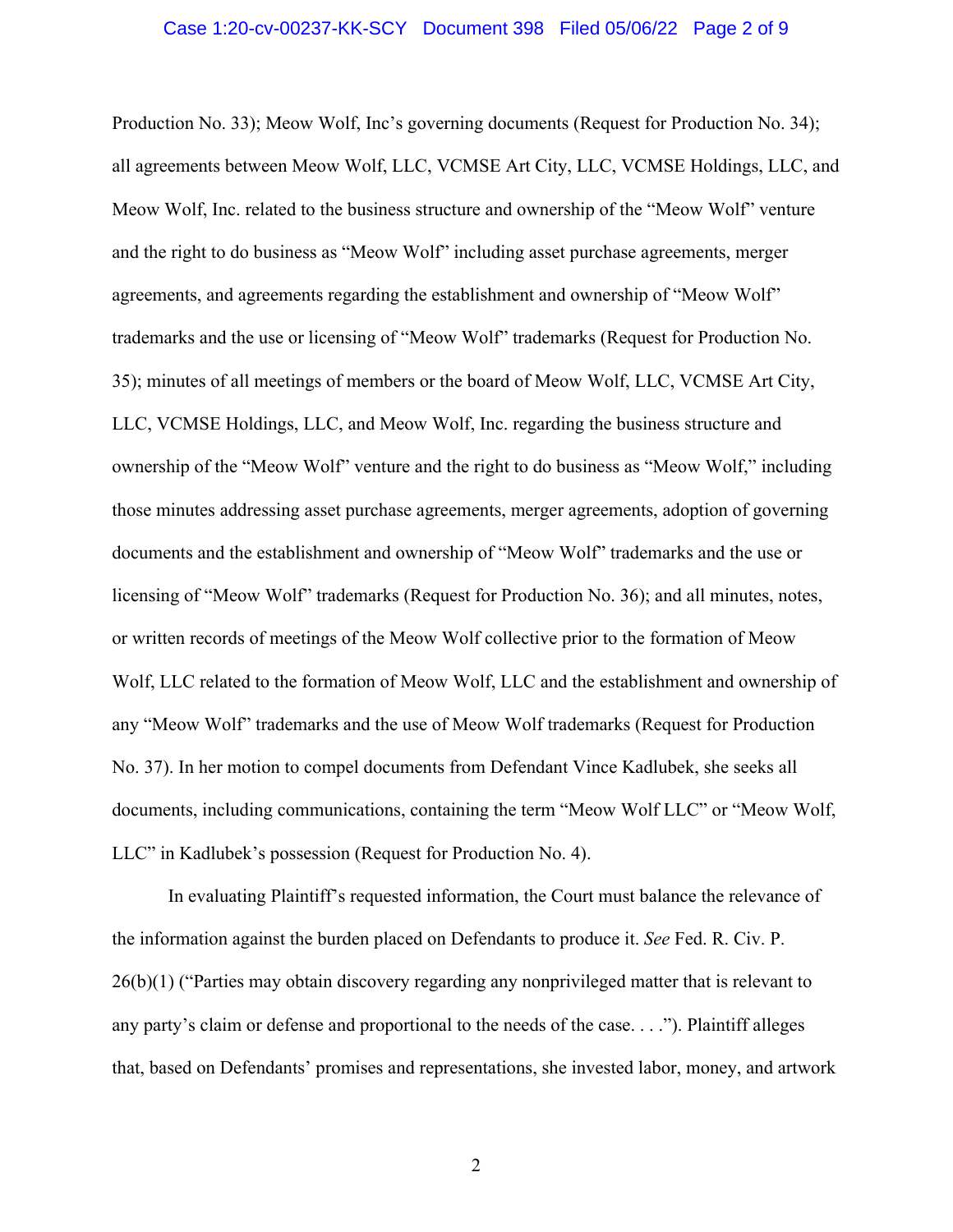in the House of Eternal Return ("HoER")<sup>2</sup> believing she was a member of the Meow Wolf collective. "Never was she told that only six members of the supposed collective had concentrated all of its equity into an entity called VCMSE Art City, LLC, much less that she would never share in Meow Wolf's monumental success should it materialize." Doc. 243 at 6. These alleged false and unfulfilled representations give rise to her claims for breach of contract, copyright infringement, violation of VARA, promissory estoppel, unjust enrichment, conversion, and misrepresentation. For their part, Defendants filed a counterclaim, seeking a declaratory judgment regarding the contract for the Artist Bonus Program they assert Plaintiff entered into with Meow Wolf (which Defendants assert means VCMSE Art City, LLC). Plaintiff asserts that the business records she currently seeks are relevant to her claims and her defense to the counterclaim because they will show how Defendants conducted business, the consistency of that conduct with representations made to Plaintiff and to the public, and which entities were in a position to enter a contractual relationship with her. Doc. 243 at 7; Doc. 288 at 12-13.

Looking first at relevance, the Court agrees that the requested documents provide information about which entity existed at the time Plaintiff entered into an agreement with "Meow Wolf." The parties appear to disagree about which "Meow Wolf" entity Plaintiff was dealing with at the time she agreed to provide her artwork (neither side can produce a contract). Resolution of this dispute could affect several claims. First, it could be significant to Plaintiff's contract claim and Defendants' contract counterclaim. Defendants argue that Plaintiff contracted with VCMSE Art City, LLC, which later merged with Meow Wolf, Inc. *See* Doc. 296 at 4. Plaintiff, however, argues that she more likely contracted with Meow Wolf, LLC, which may not

<sup>&</sup>lt;sup>2</sup> According to Meow Wolf's website, the HoER is an "explorable art experience," featuring over 70 rooms of immersive art. Meow Wolf, https://tickets.meowwolf.com/santa-fe/ (last visited May 4, 2022).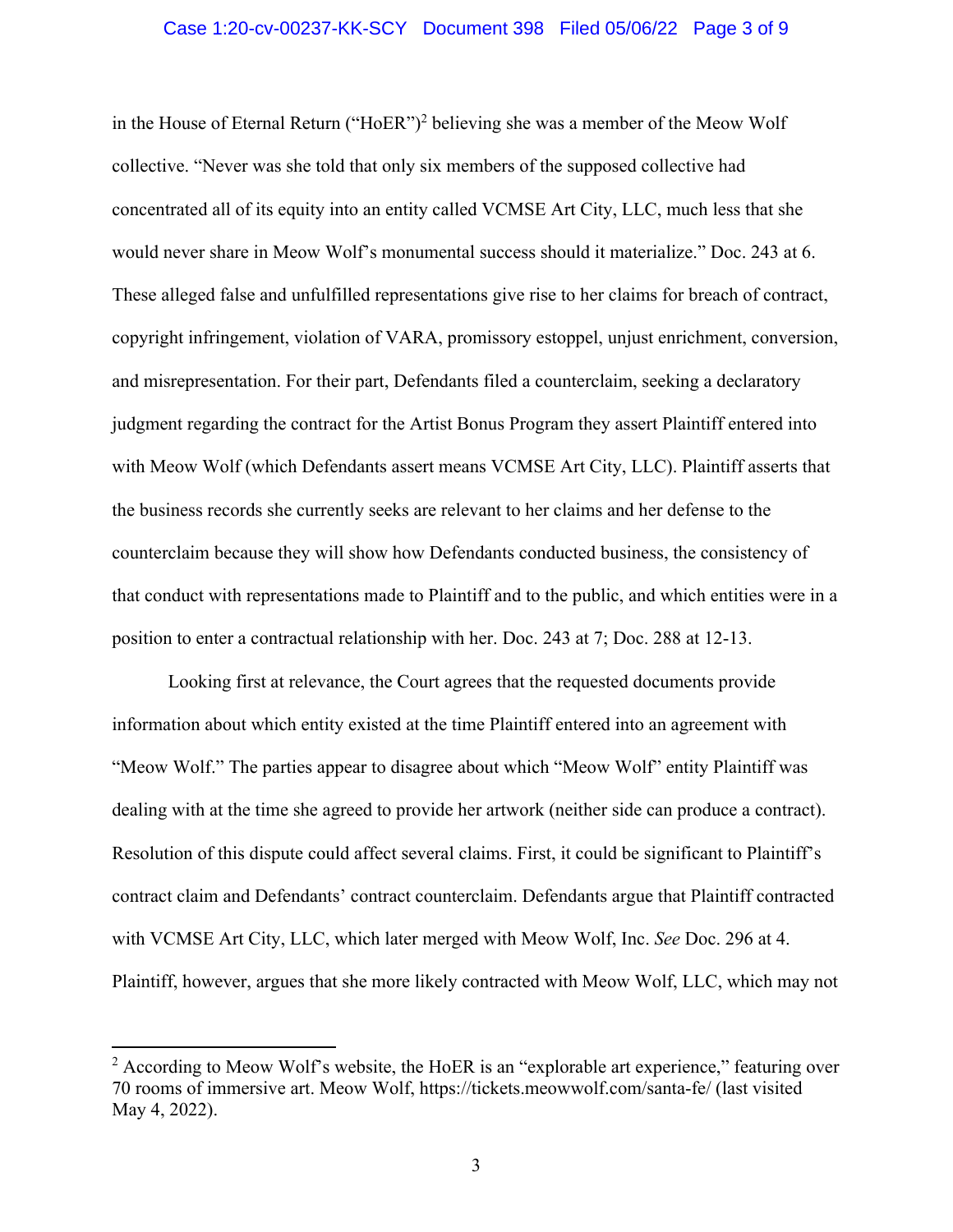## Case 1:20-cv-00237-KK-SCY Document 398 Filed 05/06/22 Page 4 of 9

have later merged with Meow Wolf, Inc. *See* Doc. 288 at 3 (Plaintiff's assertion that she needs to determine "which of the existing [Meow Wolf] entities had the right to do business as 'Meow Wolf,' and how any assets of those entities were transferred and what members were considered for equity ownership, [which] will be key in determining whether MWI [Meow Wolf, Inc.] can enforce any of the contracts VCMSE Art City, LLC purportedly entered into with Plaintiff"). If it turns out that Plaintiff's agreement was with Meow Wolf, LLC and Meow Wolf, LLC never merged with Meow Wolf, Inc., both the contract claim and contract counterclaim could fail, as Meow Wolf, LLC is not a party to this lawsuit.<sup>3</sup>

Notably, the question of whether a party should be able to obtain discovery related to a contract claim is far different than the standing question Judge Khalsa recently addressed. In denying Plaintiff's motion to dismiss Defendants' contract counterclaim, Judge Khalsa pointed out the inherent contradiction of Plaintiff asserting a contract claim and then arguing that Defendant has no standing to also assert a contract claim. She wrote:

 [t]he contract alleged in both Plaintiff's amended complaint and Defendants' counterclaim is the contract pursuant to which Plaintiff agreed to install [her artwork] in the HoER and Defendant agreed to compensate her. (Doc. 148 at 19- 20; Doc. 183 at 21, 26.) The parties simply dispute the nature and amount of the compensation to which the parties agreed. As such, it is patently untenable for Plaintiff to bring a breach of contract claim against Defendant MWI and simultaneously contend that Defendant MWI lacks standing to sue on the contract.

Doc. 325 at 17. Just as the existence of a contract between Plaintiff and Defendants demonstrates a contract between Defendants and Plaintiff, however, the non-existence of a contract between Plaintiff and Defendants demonstrates the non-existence of a contract between Defendants and

<sup>&</sup>lt;sup>3</sup> Plaintiff's breach of contract claim is against all Defendants and so, looking only at Plaintiff's allegations, it is theoretically possible that Plaintiff had no contract with a currently existing Meow Wolf entity but nonetheless had a contract with Defendant Kadlubek.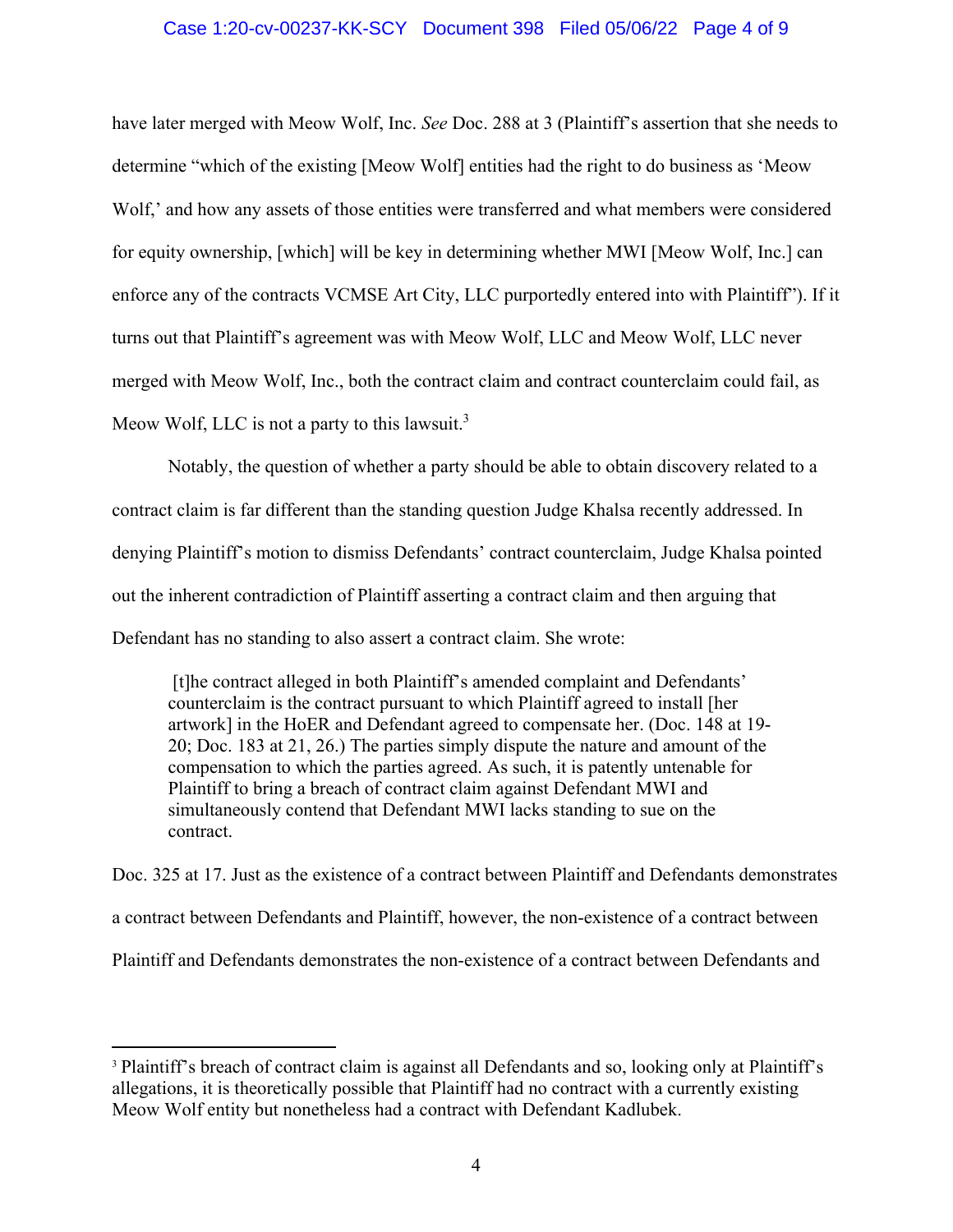#### Case 1:20-cv-00237-KK-SCY Document 398 Filed 05/06/22 Page 5 of 9

Plaintiff. Discovery that bears on whether *the parties in this case* entered into a contract is thus relevant to both the contract claim and the contract counterclaim.

 And, if neither party can ultimately show the existence of a contract, the corporate/ business documents Plaintiff seeks are relevant to her alternate claim of promissory estoppel. Plaintiff alleges that "Meow Wolf representatives, including Kadlubek, offered membership in the 'collective' and an 'artist revenue share' as the key components of compensation for participation." Doc. 148 at ¶ 23. In addition to proving Defendants made such a promise, as Defendants point out, Plaintiff must also prove that her reliance on this promise was reasonable. Doc. 261 at 10-11. Plaintiff's argument is that, leading up to this promise, she knew "Meow Wolf" had its origins as a collective, and that "Meow Wolf representatives, including Kadlubek" held themselves out to be a collective, understood that artists would be more inclined to sign up with a collective than with an LLC of six individuals for whom the LLC was named, and generally referred to themselves as "Meow Wolf" rather than VCMSE Art City. Given the origins of Meow Wolf as an artist collective, Meow Wolf's continued description of itself as an artist collective, and the lack of any disclosure that this was not actually the case, Plaintiff argues, it was reasonable for her to rely on the promise from "Meow Wolf representatives, including Kadlubek" that she would receive an "artist revenue share." *See* Doc. 148 ¶¶ 21-23, 114. Whether "Meow Wolf" was publicly operating as Meow Wolf, LLC at the time of the alleged promise, and whether Meow Wolf, LLC endorsed the idea of a collective, bear on whether it was reasonable for Plaintiff to rely on the alleged promise of an "artist revenue share." Thus, corporate/business documents from before 2015 (when Plaintiff began installing her work in the HoER) are relevant to show the reasonableness of her understanding that Meow Wolf was a collective when she began her art installation.

5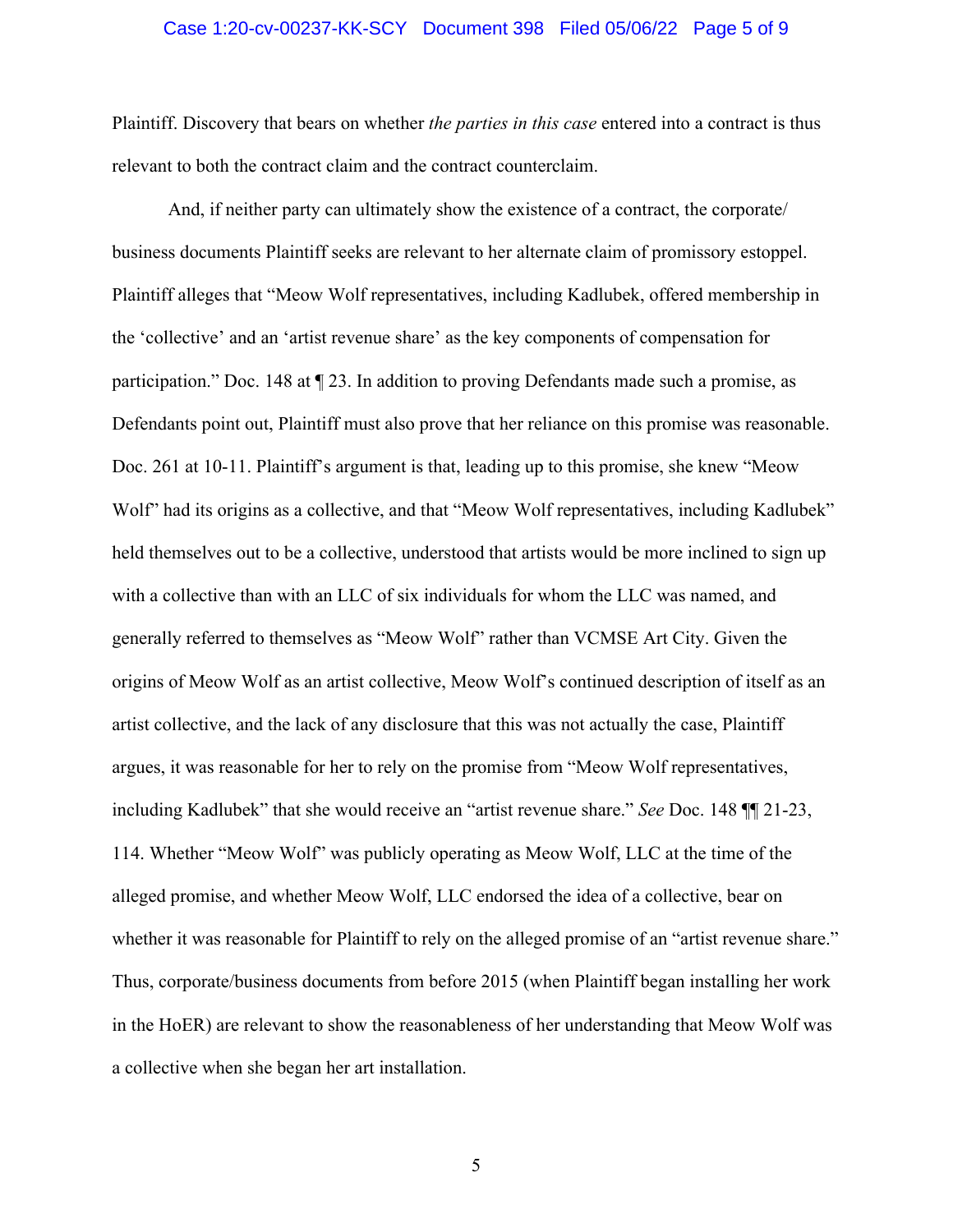#### Case 1:20-cv-00237-KK-SCY Document 398 Filed 05/06/22 Page 6 of 9

Relatedly, the documents Plaintiff requests are relevant to her misrepresentation claim, which is premised on the notion that Meow Wolf publicly held itself out as a collective of artists even though it had discreetly converted "Meow Wolf" into an LLC of six individuals (VCMSE Art City, LLC). The structural history and business dealings of entities doing business under the name "Meow Wolf" bear on the truth of such a notion. For example, Plaintiff points out that Defendant Kadlubek testified that Meow Wolf, LLC and VCMSE Art City existed at the same time in 2015 and 2016 but that Meow Wolf, LLC was dormant. Doc. 288 at 9. However, Plaintiff attached an unexecuted 2015 contract with the City of Santa Fe in Meow Wolf, LLC's name. Doc. 243-1. Noting that the contract Plaintiff attached was unexecuted, Defendants submitted an August 2015 email Kadlubek sent to the City in which he informed the City, "By the way, we are VCMSE Art City, dba Meow Wolf." Doc. 295-4. Plaintiff, however, then attached a copy of the final fully-executed contract *between the City and Meow Wolf, LLC*, including Meow Wolf, LLC's business license number, not VCMSE's. Doc. 305 at 5. A signature that appears to be Defendant Kadlubek's appears under the name "Meow Wolf LLC" and nowhere near the signature does the name VCMSE Art City, d/b/a Meow Wolf appear. Doc. 305-2 at 14. Although Defendant Kadlubek's apparent signature is not dated, other signatures on the document are dated no earlier than September 16, 2015. *Id*. This dispute between the parties illustrates the relevance the requested corporate documents have to Plaintiff's misrepresentation claims: was Meow Wolf holding itself out as the "Meow Wolf collective," doing public business as Meow Wolf, LLC, when VCMSE (the closely-held company) was the entity that actually controlled the Meow Wolf venture?<sup>4</sup>

<sup>&</sup>lt;sup>4</sup> Plaintiffs may also seek to use the business records for impeachment purposes regarding Defendant Kadlubek's testimony that Meow Wolf, LLC was dormant at the time it also purportedly entered into the City contract.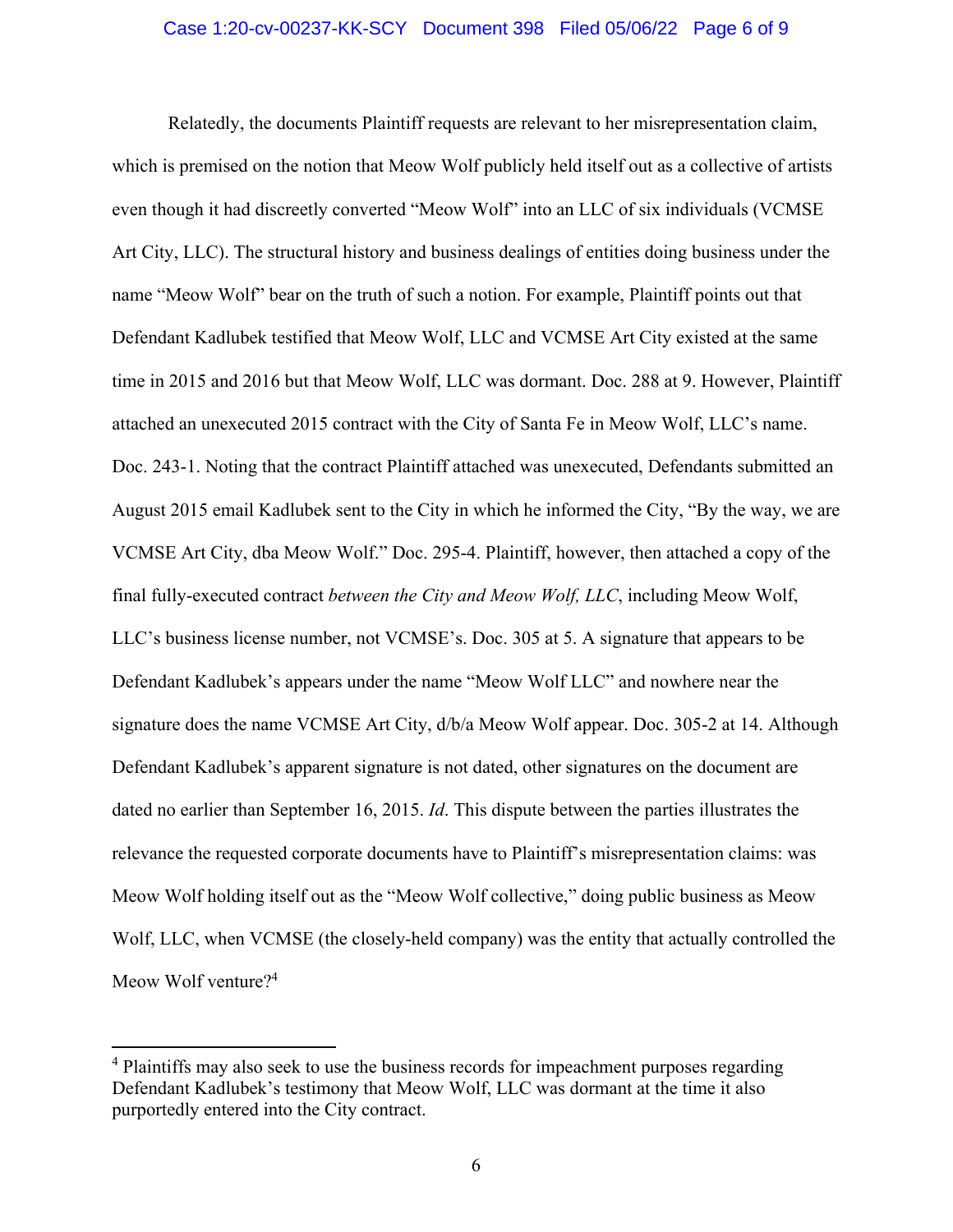#### Case 1:20-cv-00237-KK-SCY Document 398 Filed 05/06/22 Page 7 of 9

That question also speaks to the relevance of Plaintiff's discovery requests for information on the Meow Wolf trademark. Although Defendants are correct that this is not a trademark case, ownership and use of the Meow Wolf trademark is relevant to Plaintiff's misrepresentation claim. Plaintiff is entitled to discovery related to her theory that Meow Wolf, LLC was using the trademark in 2015 so that "Meow Wolf" could hold itself out as a collective and thereby entice artists to work on the promise of an "artist share of revenue", even though "Meow Wolf representatives, including Kadlubek" all the while intended that the spoils of the artists' work would go only to the six members of the closely held LLC, VCMSE Art City.

As Defendant points out, in a prior order regarding a motion to compel, the Court found that Plaintiff's discovery requests for ownership and investment information were not relevant to Plaintiff's breach of contract claim and had little relevance to her other claims. Doc. 128. That holding is not applicable in the present motion because the prior discovery requests were much broader than the current. *Compare* Doc. 128 at 6 (Plaintiff's prior discovery requests seeking information including all persons who have held any ownership interest in Meow Wolf and all documents ever transmitted to any prospective Meow Wolf investor)*, with* Doc. 243-7, 306-10 (discovery request currently at issue seeking only official governing documents, agreements, and minutes regarding the Meow Wolf entities). Further, at the time the Court decided the previous motion to compel, Plaintiff had not yet been granted leave of the Court to file her amended complaint, which includes a promissory estoppel claim, and Defendants had not yet filed their counterclaim.

This leads to the second part of the Court's analysis: proportionality. Defendants argue that the requested documents are not proportional to the needs of the case and "[a]nswering these requests would also impose an undue burden on Meow Wolf because it would require dozens of

7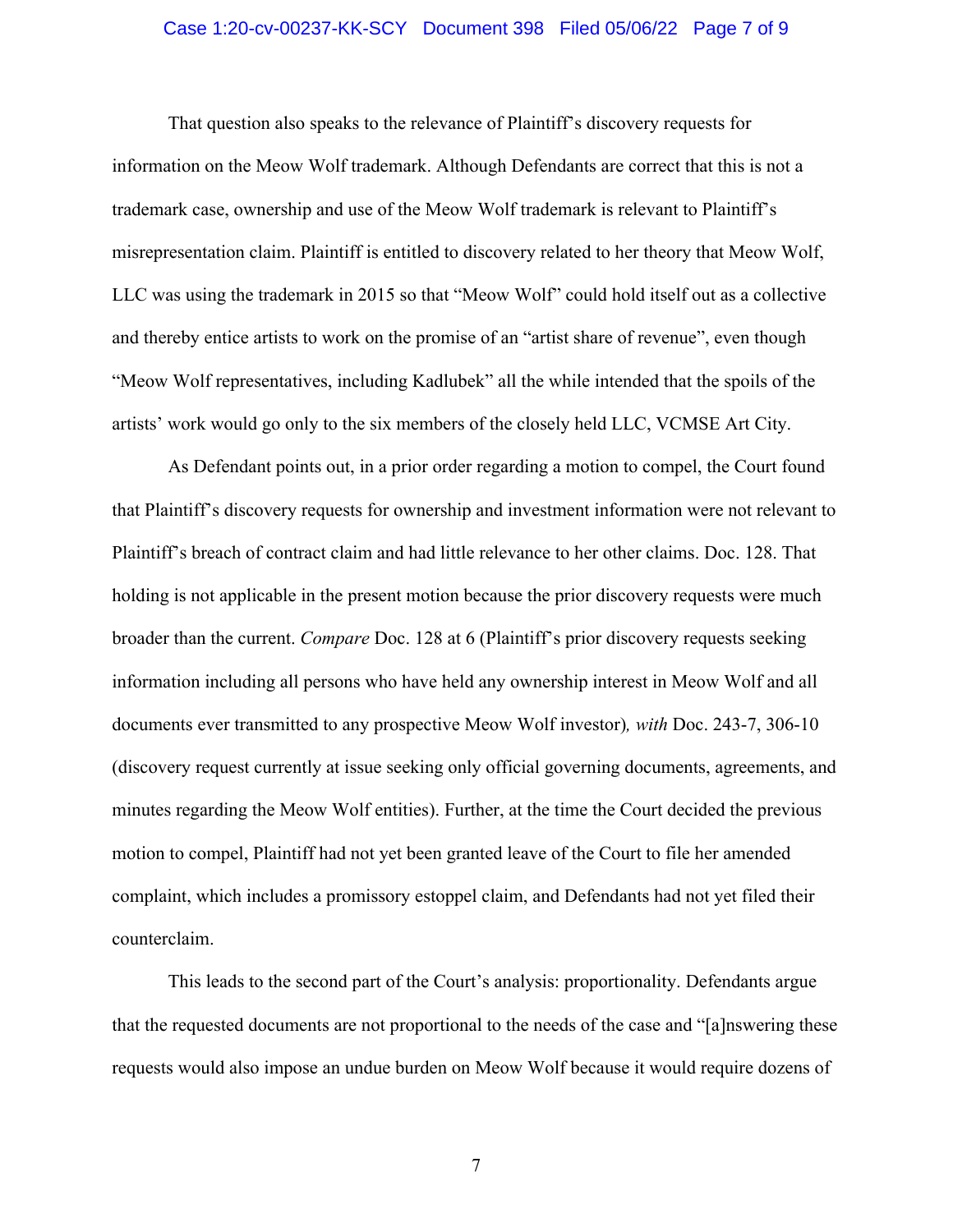## Case 1:20-cv-00237-KK-SCY Document 398 Filed 05/06/22 Page 8 of 9

people to search through all personnel files and emails over the prior decade and a half to determine whether they, or any number of several hundred people who were involved in Meow Wolf since its inception in 2008, wrote or sent communications to Meow Wolf regarding any issues 'related to the formation of Meow Wolf, LLC.'" Doc. 261 at 17. But this argument overstates what information Plaintiff seeks. Plaintiff does not seek all communications of everyone who has ever had anything to do with Meow Wolf that concern the formation of a Meow Wolf entity. Plaintiff's requests are specifically targeted at final legal documents and finally-executed agreements. *See* Doc. 243 at 8 & Doc. 271 at 6-7 (Plaintiff clarifying the scope of her requests). Additionally, her requests for minutes or notes of member and board meetings is limited to only formal minutes or notes related to the right to do business as "Meow Wolf." Doc. 271 at 6. Her requests to Defendant Meow Wolf do not include "drafts, emails, or other informal or unofficial documents." Doc. 271 at 10. Additionally, as to the request made to Defendant Kadlubek, Plaintiff points out that Kadlubek "need only search hard files that were in his possession at the time the request was made" and do electronic searches of his email accounts and his personal devices and storage using only two search terms: Meow Wolf LLC and Meow Wolf, LLC.<sup>5</sup> Doc. 305 at 7. Such requests are proportional to the needs of the case.

For these reasons, Plaintiff's Motion to Compel Production of Documents from Meow Wolf, Inc. (Doc. 243) and Plaintiff's Motion to Compel Production of Documents from

<sup>&</sup>lt;sup>5</sup> It is not clear how many of the documents for Kadlubek to search are stored electronically or in hard copy form. *See* Doc. 296 at 10 (Defendants' response, asserting that, "While Ms. Oliver may assume all documents are in electronic form, it is quite possible that paper meeting notes, agendas, drafts, and other documents could contain the company name."). If, after beginning to search hard documents responsive to Request for Production No. 4, Defendants believe in good faith that a search of the hard files in Kadlubek's possession would take more than 8 hours, they may request a status conference with the Court to discuss a way to narrow his search of hard files. This limitation does not apply to the electronic searches at issue in Request for Production No. 4.